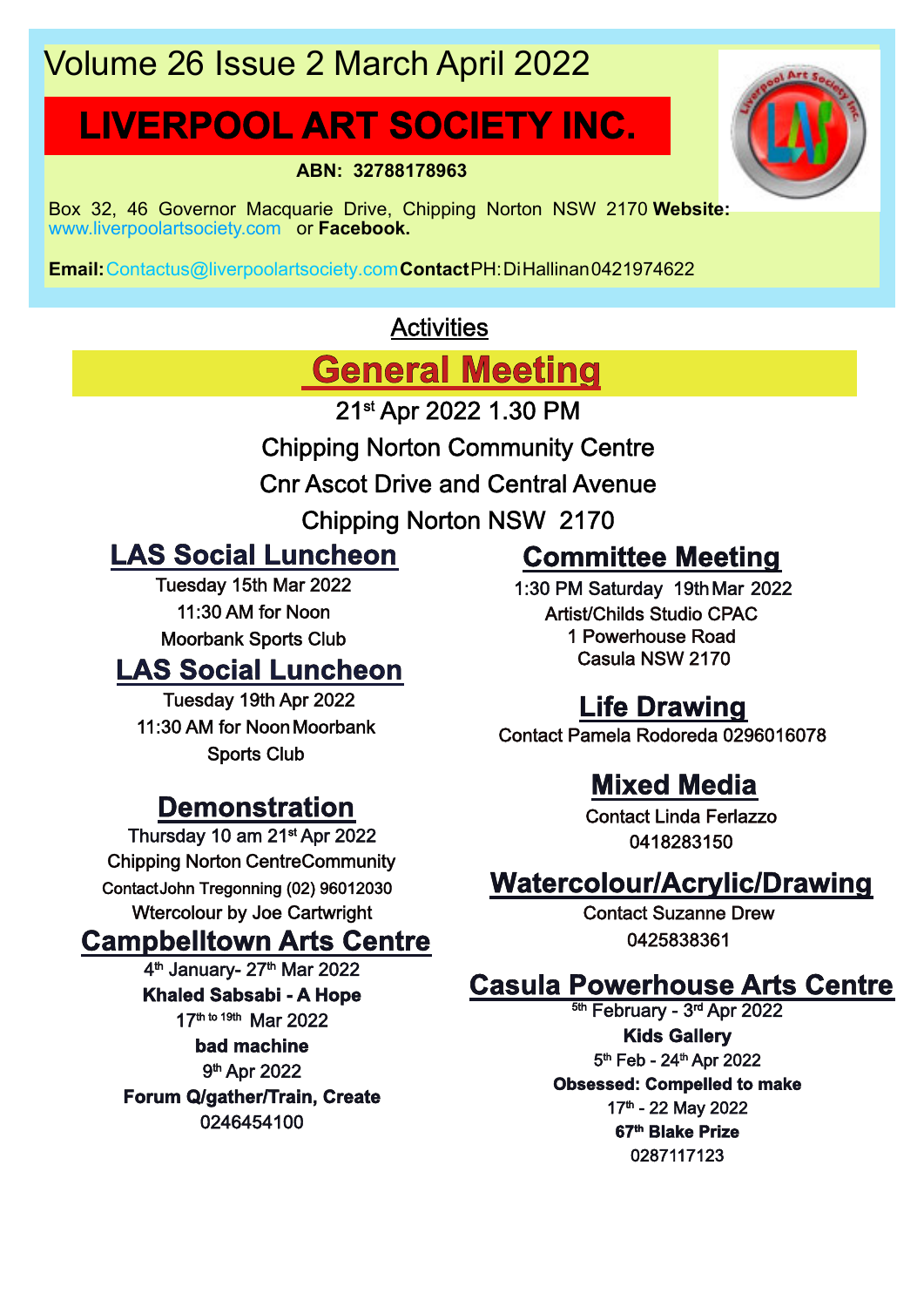Songshi Li (the "Ink Monk") fascinated and inspired the participants with his mastery of traditional Chinese painting techniques and brush strokes, using ink & Chinese paint.





He explained that for maximum control the brush is held with the first two fingers and the thumb, on top of the brush. The last two fingers are curved underneath, keeping the palm hollow, to control the movement of the brush.

Songshi Li demonstrated unique control of the amount of water and paint in the brush, using the side of the brush for a light wash, then more ink & more for the darker strokes, often with the tip of the brush.

Chinese painting materials are available from Chinese Book Store, 185 Forest Rd., Hurstville and Buddhist Shop, 764 George St., Haymarket. NSW 2000



# **LAS Long Service Awards**

LAS awards members who have given their service to the society for 10, 15 or 20 years.

Laurel Stewart and Linda Ferlazzo were presented with their awards at the AGM, while Eric Drew relaxed in a chair, at home.

Other recipients were Hedar Abadi, Anthony Best, Rebecca Brady, Lorraine Maggs & Peter McCabe (10 years). Kevin Julian, Trevor Reubens, Gary Smith, Nell Syme & Susan Zimmermann (15 years). Barbara Fern & Mary Fitzgerald (20 years).

Many, many thanks and Congratulations to these members for their loyalty.



# February Demonstration Reports/Activities

## **Congratulations**

Congratulations to LAS member Mervyn Connell, whose work 'Paw Study', has been selected from over 400 entries to be exhibited and judged by Dr David Frost for this year's Adelaide Perry Drawing Prize, organised by the Presbyterian Ladies College, Croydon.

The award has been held annually since 2006 and recognises Adelaide Perry (1891-1973), painter, printmaker and draughtswoman, who taught visual arts at PLC Sydney from 1930 to 1962. Adelaide trained under Bernard Hall and Frederick McCubbin and has works in a number of Australian leading galleries.

The major acquisition prize of \$25,000 is supported by the Parents and Friends of PLC Sydney, will be announced on 25<sup>th</sup> February with the selected works available for viewing from  $26<sup>th</sup>$  February to  $25<sup>th</sup>$  March, 2022 at Adelaide Perry Gallery, Croydon Centre for Art, Design and Technology – Cnr. Hennessy and College Streets, Croydon (opposite Croydon Railway Station).

And our apologies to Mervyn, for we failed to recognise that her works had been selected for viewing in the Fishers Ghost Exhibition in 2019 and 2021.

## **For Your Diary**

Casula Powerhouse Arts Centre are to hold a 'Merlot and Masterpieces' event on the 3rd Saturday of every month, commencing 19th February, 2022. Each event will run from 6.30 to 8.30 pm and cost \$85.00 per person and be run in the Artist's Studio, 1<sup>st</sup> floor of CPAC (access via stairs, ramp or lift).

Access the details via the CPAC website, add 'Merlot and Masterpieces' into the search bar at the top right of the screen. The main page contains a 'Book Here' button and lists the details of the workshop and materials, apron, food and drink provided as part of the package cost.

Each Saturday will be a chosen famous artist, commencing with Vincent Van Gogh on 19th February with the facilitator taking you through the process to the completion of your 'take home' masterpiece.

CPAC will accept Dine and Discover Vouchers for this unique opportunity.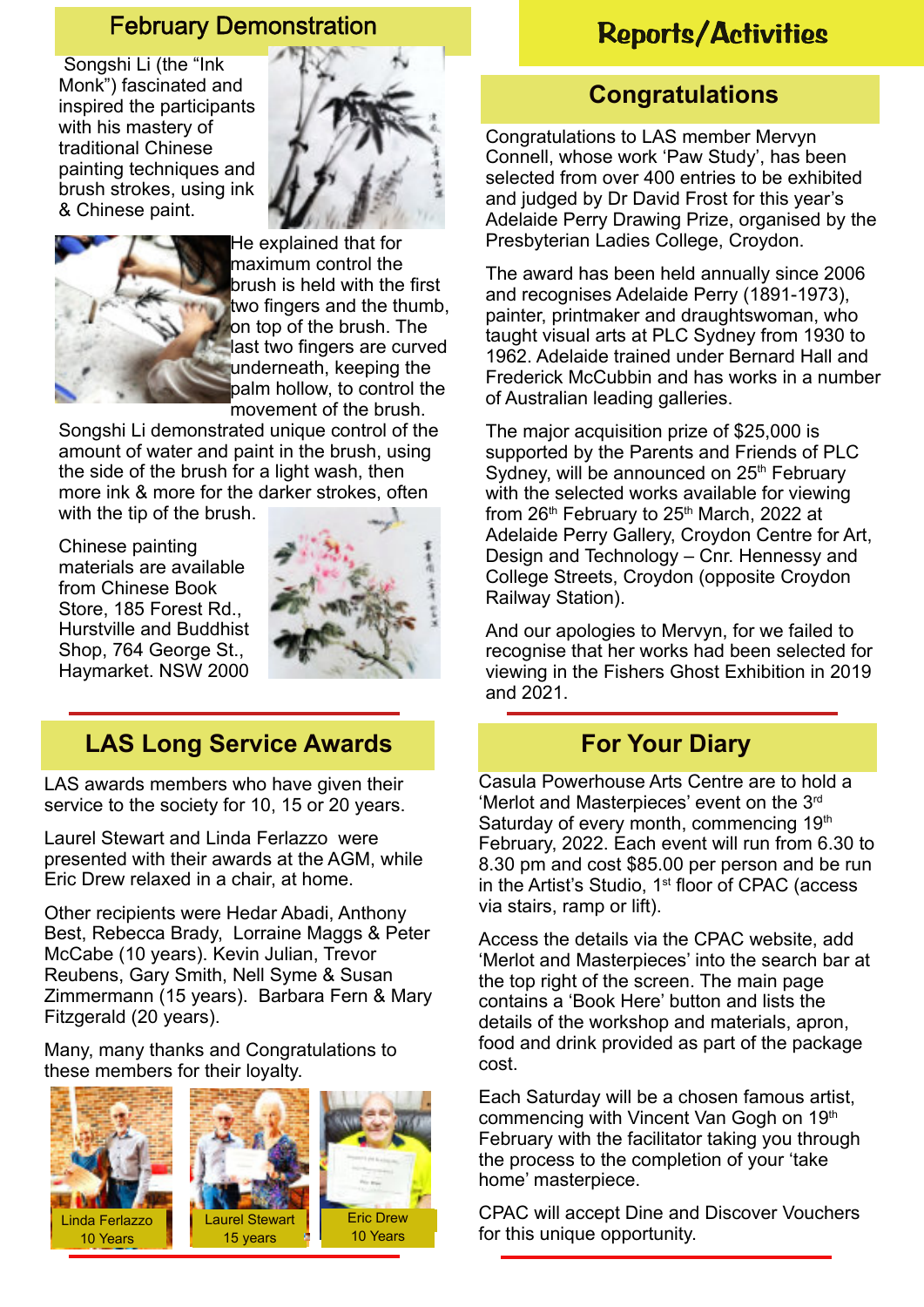## Vice President's Report

## **ANNUAL EXHIBITION 2022**

The proposed dates are:-

#### **20 Aug – 25 Sep**

Launch: 20 Aug

Entries Open: 26<sup>th</sup> Apr 9:00 am

Entries Close: 27th Jun COB

Delivery of works:  $30<sup>th</sup>$  Jul, 9:30am to 3:00 pm

More detail and confirmation to come, soon. **AGM**

At the Annual General Meeting the following were elected:- **Vice President** – Di Hallinan; **Treasurer** – Rod Harris; **Membership Secretary** – Jenny Phillips; **Minute Secretary** – Anne Picalovski; **Committee** – Terry Dolan; Ksenija Grabovac-Mestrovich; Trish Thrift and John Tregoning.

John Tregoning – **Dem. & workshop Co-ordinator**

Anthony Barnett – **Newsletter Editor**

#### Tania Saeed – **Social Media/Website/Email Manager.**

Many thanks to these members for volunteering their time and energies to facilitate the operations of LAS.

### **BUT … HELP …**

LAS needs a PRESIDENT in order to function. If you are willing to help out please contact Di (0421 974 622) or contactus@liverpoolartsociety.com There is plenty of help available to assist you.

**AND … LAS** needs an Exhibition Manager if the Annual Exhibition is to proceed. Again there is plenty of help available if you can help with this. Contact Di or the email above.

#### **PLEASE. PLEASE. PLEASE.**

#### **Congratulations to our new onagenarian**

Indeed, hearty congratulations to Tony Best who celebrates his 90<sup>th</sup> birthday on Friday 29<sup>th</sup> April. No doubt surrounded by very proud family members, and a glass of a crisp, chilled, white in hand.

In a strange quirk Tony was also born on a Friday, Friday 29th April, 1932. A year we now describe as between the world wars and the month and year when Amelia Earhart was flying the Atlantic – my, just think how many things have changed since that day – XXIX IV **MCMXXXII** 

Our best wishes for continued good health, we look forward to many more works from your creative hand!

# **Reports**

# **Art Demonstration in Watercolour**

by

## Joe Cartwright

Thursday 21st Apr, 2022

10am to 12noon

\$10 members - \$15 non members

Chipping Norton Community Centre

It is our pleasure to welcome Joe Cartwright to LAS again this month for a demonstration in the medium of Watercolour.

Joe has been painting since 1998, focusing on watercolour but occasionally paints in other mediums. Joe says he does not specialise in any one category as he feels any subject can make an interesting work of art and his paintings cover a wide range of subjects, including portraits, land and seascapes, wildlife, flowers, townscapes and beautiful ethereal streetscapes.

Joe has been exhibiting at regional and national art shows over a long period during which he has sold many paintings and received numerous awards, including the prestigious John Copes Watercolour Prize in 2009. He has also exhibited and sold at other major exhibitions such as the Sydney Royal Easter and Blacktown Art Show.

Joe has published books on watercolour painting and has had his articles published in the Australian Artist Magazine on two occasions. You will also have the opportunity to purchase some of Joe's books at the demonstration. Joe is a member of the Macquarie Towns Art Society and the Nepean Art Society where he teaches watercolour and runs regular workshops.

If you have not yet had the opportunity to attend one of Joe Cartwright's informative demonstrations, don't miss the chance to experience this one by one **Watercolourists** 

Suzanne Drew

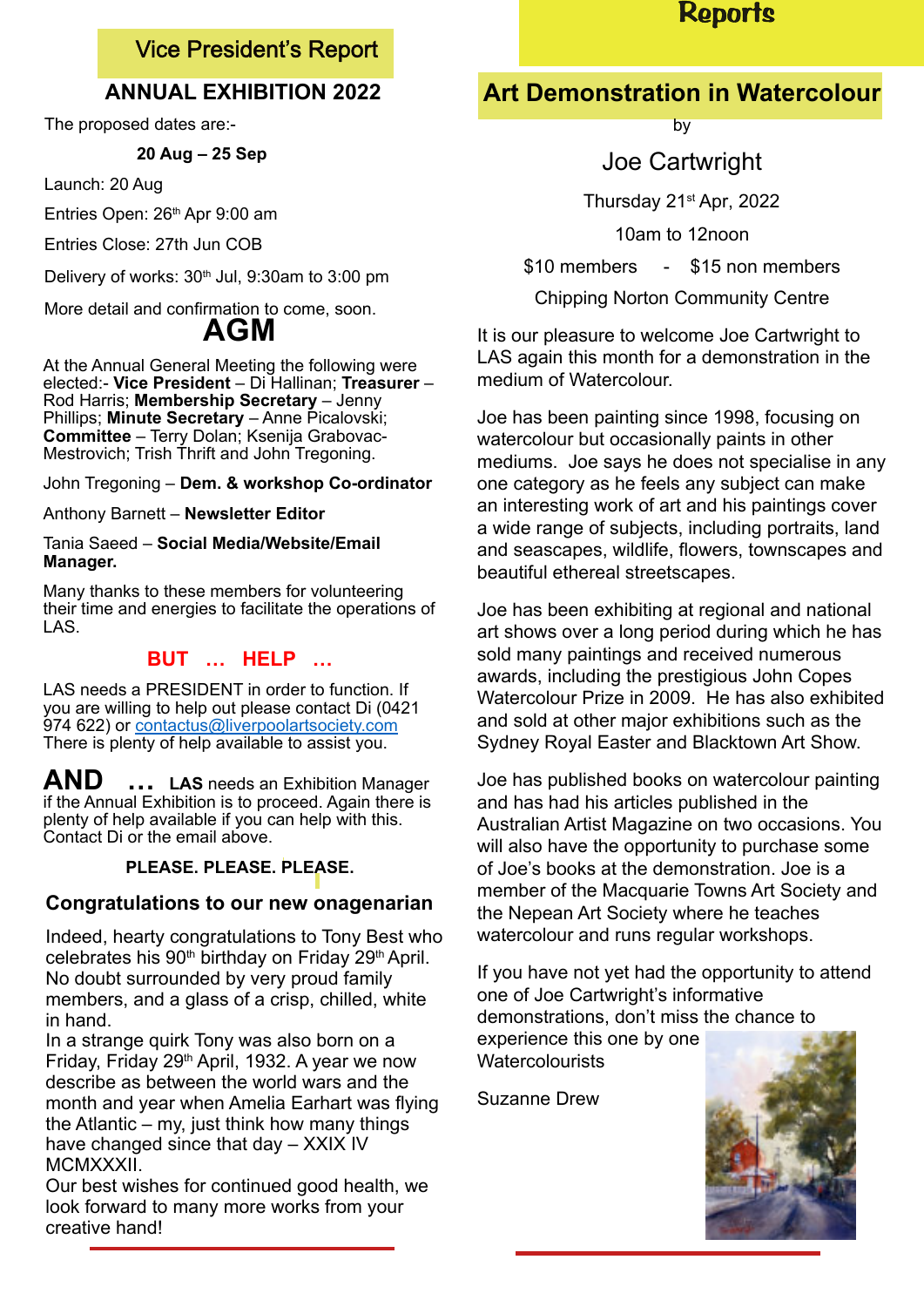# **Miscellaneous**

#### **Contacts**

**President** - Vacant

**Vice President** Di Hallinan 0421974622

**Treasurer -** Rod Harris - 0403773979

**Secretary**-**Minutes-** Anne Picalovski 0414244839

**Secretary - Social Media - Website** Tania Saeed 0407774999 Tenveera@msn.com

**Secretary- Membership** Jenny Phillips

Lasmemberships@outlook.com

**Dem/Workshop Co-ordinator**- John Tregonning 96012030

**Newsletter Editor** AnthonyBarnett 0487965825

anthonybarnett301@gmail.com

**Exhibition Project Manager- Vacant**

**Public Officer** Suzanne Drew 0425838361

**Committee Members** Terry Dolan, Ksenija Grabovac-Mestrovich, Trish Thrift and John **Tregonning** 

#### **Ceramics**

**Selma Fida** 0417434446

Contact above for latest details

Ceramics Studio CPAC 1 Powerhouse Rd Casula enter via Shepherd St

#### **Casula Powerhouse Arts Centre**

(02) 8711 7123

https://mgnsw.org.au/organisations/casulapowerhouse-arts-centre/

**Campbelltown Arts Centre** 02 4645 4100

https://c-a-c.com.au/about-us/contact-us/#

**Art Almanac** https://www.art-almanac.com.au/

**Australian Copyright Council**

https://www.copyright.org.au/

**National Association of Visual Arts**

https://visualarts.net.au/

## **Life Drawing**

**Peter Thompson** 0411717214

**Pamela Rodoreda** (02)96016078

Contact above for latest details

## **Watercolour Acrylic Drawing**

**Suzanne Drew** 0425838361

Contact above for latest details

Chipping Norton Community Centre cnr Ascot Drive Central Avenue Chipping Norton next to Primary School.

> **Mixed Media Linda Ferlazzo** 0418283150

Contact above for latest details Liverpool Community Centre 145 Mill Rd Liverpool NSW 2170

## **Thank you to all of our sponsors**







**Melanie Gibbons MP** 

Westfield uversoon



# **CASULA POWERHOUSE ARTS CENTRE**









Moorebank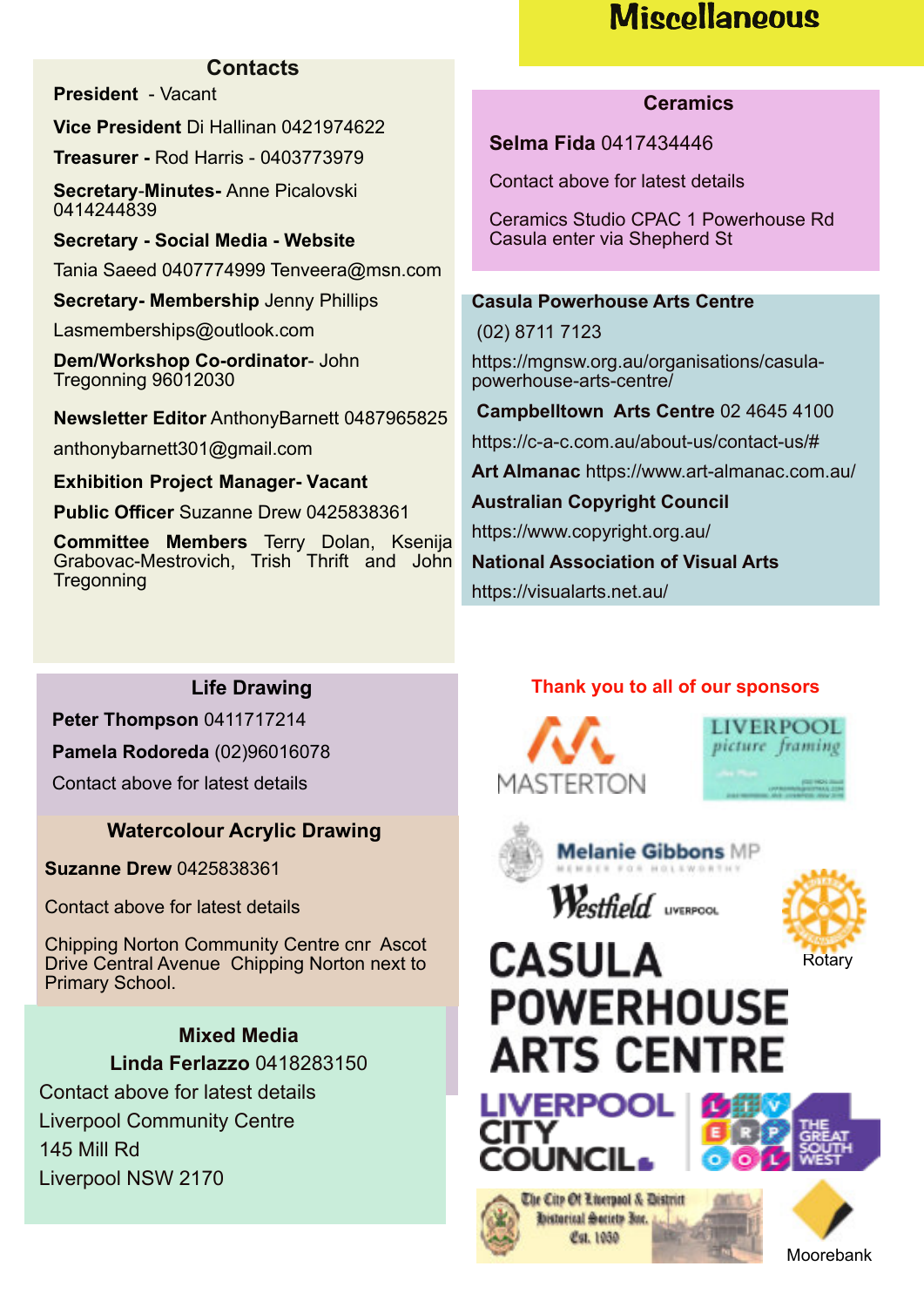## Ex President's Report

#### Greetings all!

Those who missed the demonstration by Songshi Li, and his interpreter/assistant, Rebekah, you missed something quite special. The watercolourists, were envious of the fine calligraphy brushes. Bushes double loaded in most occasions, to creative beautiful works which featured many items from nature, some with highlights in colour from a limited range of special Chinese paints.

The deferred AGM, which followed, provided for the presentation of a report from the President and an understanding of the financial position of your society, by Terry Dolan. And an opportunity for members to consider a number of parts of your Constitution for amendment, decisions which will result in the updating and amending to reflect the Model Constitution suggested by the Department of Fair Trading, and perhaps more importantly, the practical management, of your Society.

Congratulations to those who nominated to manage the affairs of your society for the remaining months of the LAS 2021/2022 term of office, under the adjudication of Sue Drew. The following members have been elected – Di Hallilan your Vice President, Rod Harris your Treasurer, Anne Picalovski the taker of minutes, Jenny Phillips the maintainer of the essential list of financial members, and the members of the committee for the remaining months - Terry Dolan, Ksenjia Garovac-Mestrov, Trish Thrift, and myself. Anthony Barnett has offered to continue compiling the bi-monthly newsletter and we understand Tania Saeed will continue with her good works keeping us all informed via email and social media.

There are two important and unfilled positions  $-$  that of President, who is responsible to steer the 'good ship LAS' and the all-important Co-Ordinator of your annual exhibition. Indeed, it is impossible to imagine how the exhibition planned to launch on 20<sup>th</sup> August and close on 24<sup>th</sup> September can proceed without a member of your society undertaking that role!

A reminder that your annual membership fees accompanied by a completed membership form are due before the end of March, 2022; the closing date for submissions for consideration for the opportunity for your work to feature on the 2022 Christmas Card for the Federal Electorate of Werriwa, and win yourself \$500, need to be received at 'Contactus@liverpoolart society.com, by 5pm on Monday 14<sup>th</sup> March, 2022.

In closing, can I thank you for the opportunity, the privilege, the last 2½ years have afforded me as your President. Sincerely - John Tregoning

## **Reports**





#### **ANNUAL EXHIBITION MANAGER**

These two positions were NOT filled at the recent AGM.

LAS can not operate without these positions. If you would like to discuss volunteering please reply to contactus@liverpoolartsociety.com or 0421 974 622 (Di)

**LAS Membership Fees for 2022, due by 1 st APRIL. RENEWAL FORM included in the newsletter.** 

#### **WERRIWA ART PRIZE \$500**

Entries due by **Monday 14 March** – to

contactus@liverpoolartsociety.com

Details in previous emails and newsletter

## **INVIGILATORS needed for the BLAKE LAUNCH at CPAC on Saturday night 26 March.**

If you are interested in supervising at the Blake Prize Launch at 5pm on 26 March please contact John on 9601 2030 or contactus@liverpoolartsociety.com